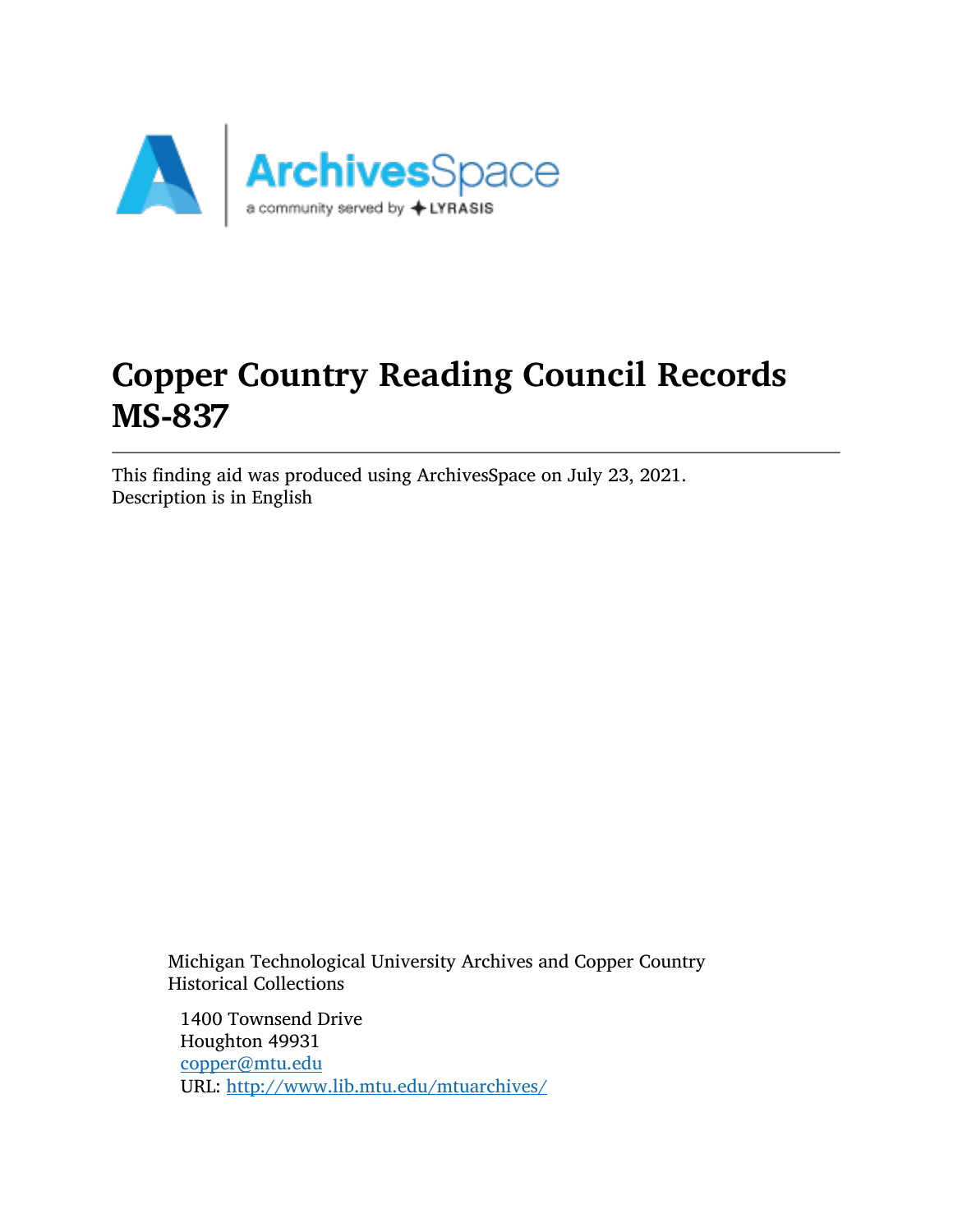## <span id="page-1-0"></span>**Table of Contents**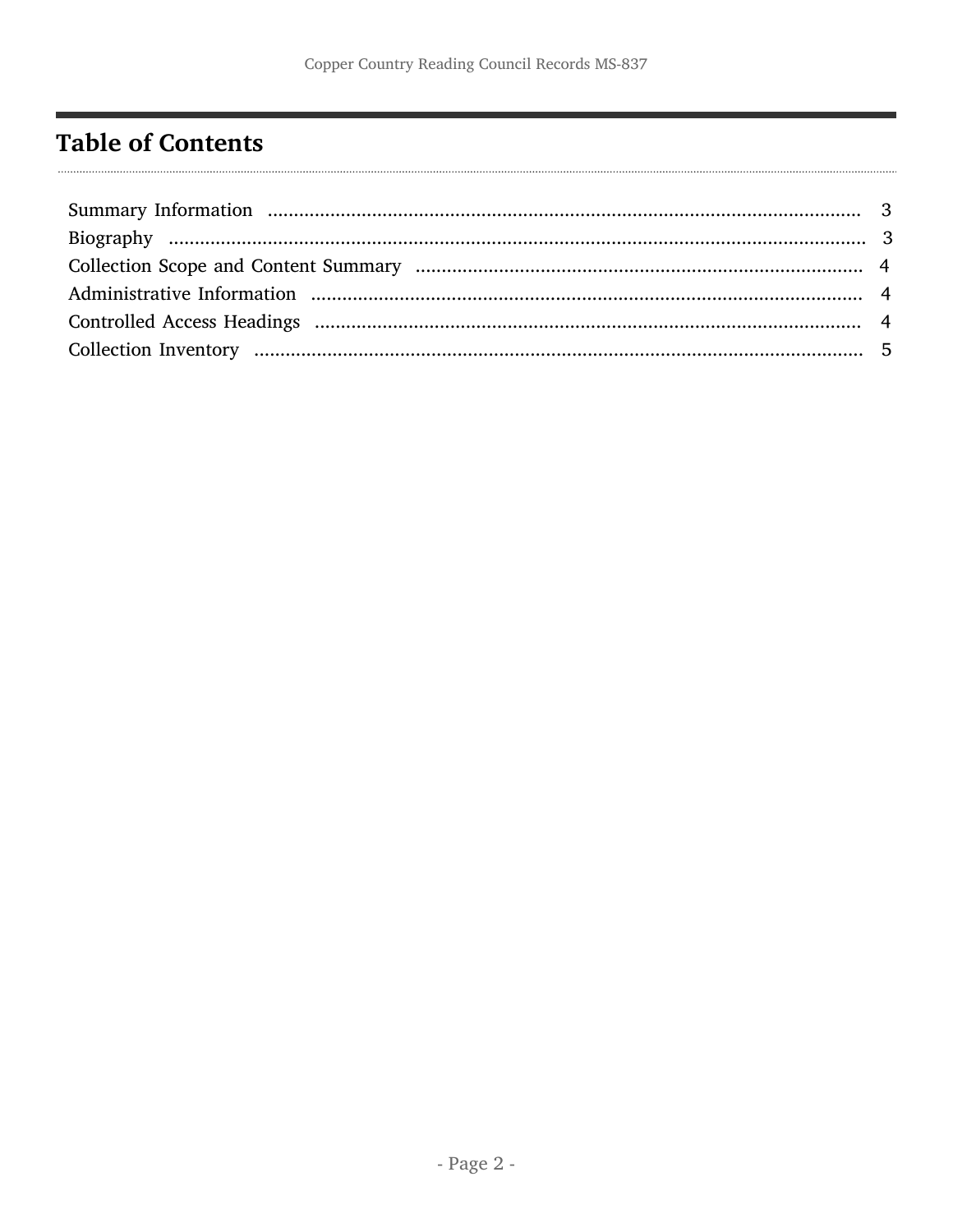## <span id="page-2-0"></span>Summary Information

| <b>Repository:</b>                  | Michigan Technological University Archives and Copper<br><b>Country Historical Collections</b>                                                                                                                                                  |  |
|-------------------------------------|-------------------------------------------------------------------------------------------------------------------------------------------------------------------------------------------------------------------------------------------------|--|
| Title:                              | <b>Copper Country Reading Council Records</b>                                                                                                                                                                                                   |  |
| ID:                                 | MS-837                                                                                                                                                                                                                                          |  |
| <b>Date [inclusive]:</b>            | 1973-2016                                                                                                                                                                                                                                       |  |
| <b>Physical</b><br>Description:     | 0.63 Cubic Feet 2 manuscript boxes                                                                                                                                                                                                              |  |
| Language of the<br><b>Material:</b> | English.                                                                                                                                                                                                                                        |  |
| <b>Mixed Materials</b><br>[box]:    | $1-2$                                                                                                                                                                                                                                           |  |
| Abstract:                           | Records, 1973-2016, of the Copper Country Reading Council<br>of Hancock, Michigan, a local literacy group. Includes bylaws,<br>directories, membership lists, pamphlets, reading awards,<br>clippings, photographs, and other printed ephemera. |  |

## Preferred Citation

MS-837, Copper Country Reading Council Records, Michigan Technological University Archives and Copper Country Historical Collections, Houghton, Michigan.

^ [Return to Table of Contents](#page-1-0)

## <span id="page-2-1"></span>Biography

The Copper Country Reading Council of Hancock, Michigan was established in 1979 as an affiliate of the International Reading Association. It is also affiliated with the Michigan Reading Association. Their purpose is to promote literacy in schools and communities.

^ [Return to Table of Contents](#page-1-0)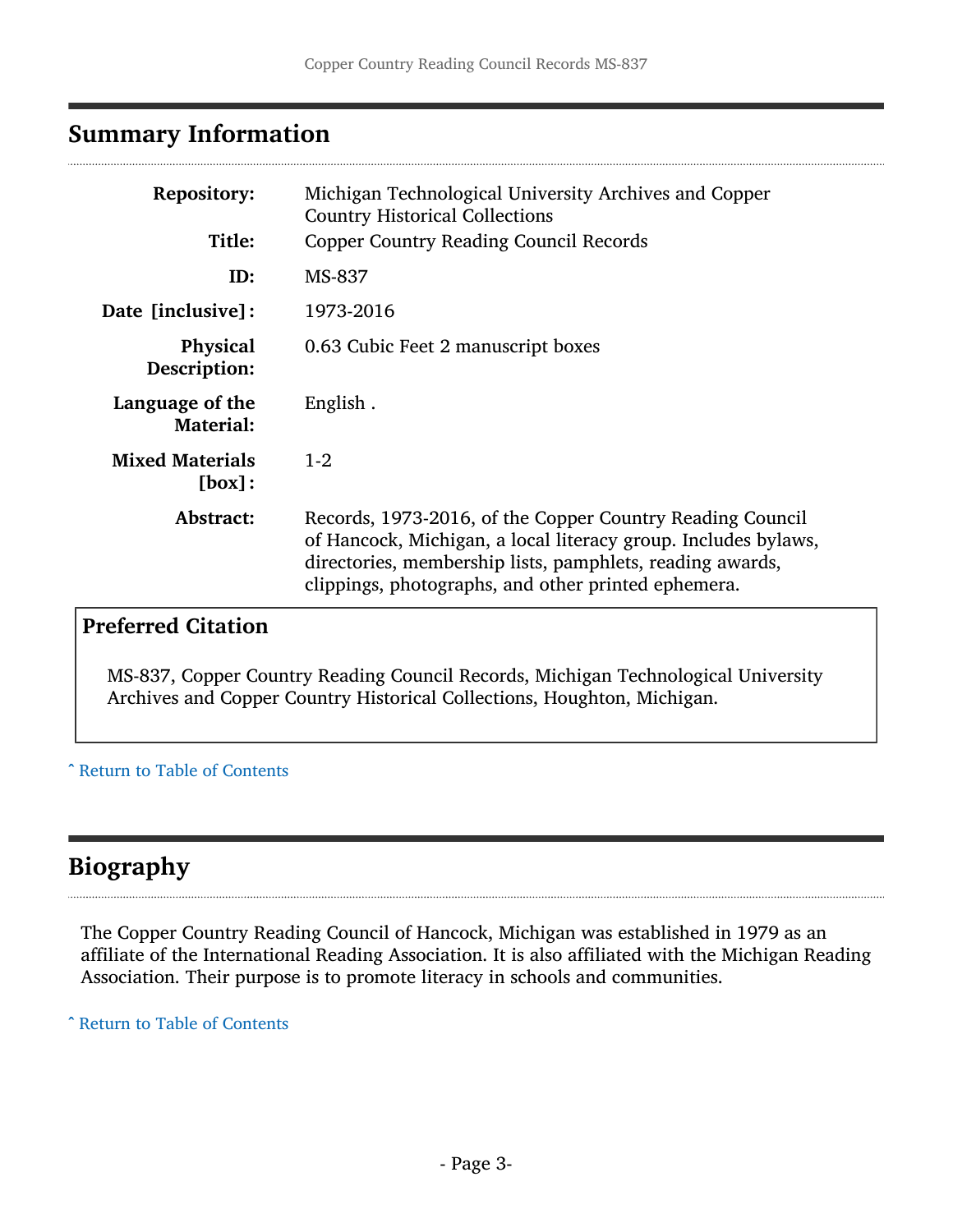## <span id="page-3-0"></span>Collection Scope and Content Summary

Records, 1973-2016, of the Copper Country Reading Council of Hancock, Michigan, a local literacy group. Includes bylaws, directories, membership lists, pamphlets, reading awards, clippings, photographs, and other printed ephemera.

^ [Return to Table of Contents](#page-1-0)

## <span id="page-3-1"></span>Administrative Information

#### Publication Statement

Michigan Technological University Archives and Copper Country Historical Collections

1400 Townsend Drive Houghton 49931 [copper@mtu.edu](mailto:copper@mtu.edu) URL: <http://www.lib.mtu.edu/mtuarchives/>

#### Access

Available for use in the Michigan Technological University Archives and Copper Country Historical Collections.

#### Conditions Governing Use

Various copying restrictions apply. Guidelines are available from Michigan Technological University Archives & Copper Country Historical Collections.

#### ^ [Return to Table of Contents](#page-1-0)

### <span id="page-3-2"></span>Controlled Access Headings

- Copper Country (Mich.)
- Membership lists
- Bylaws (Administrative records)
- Pamphlets